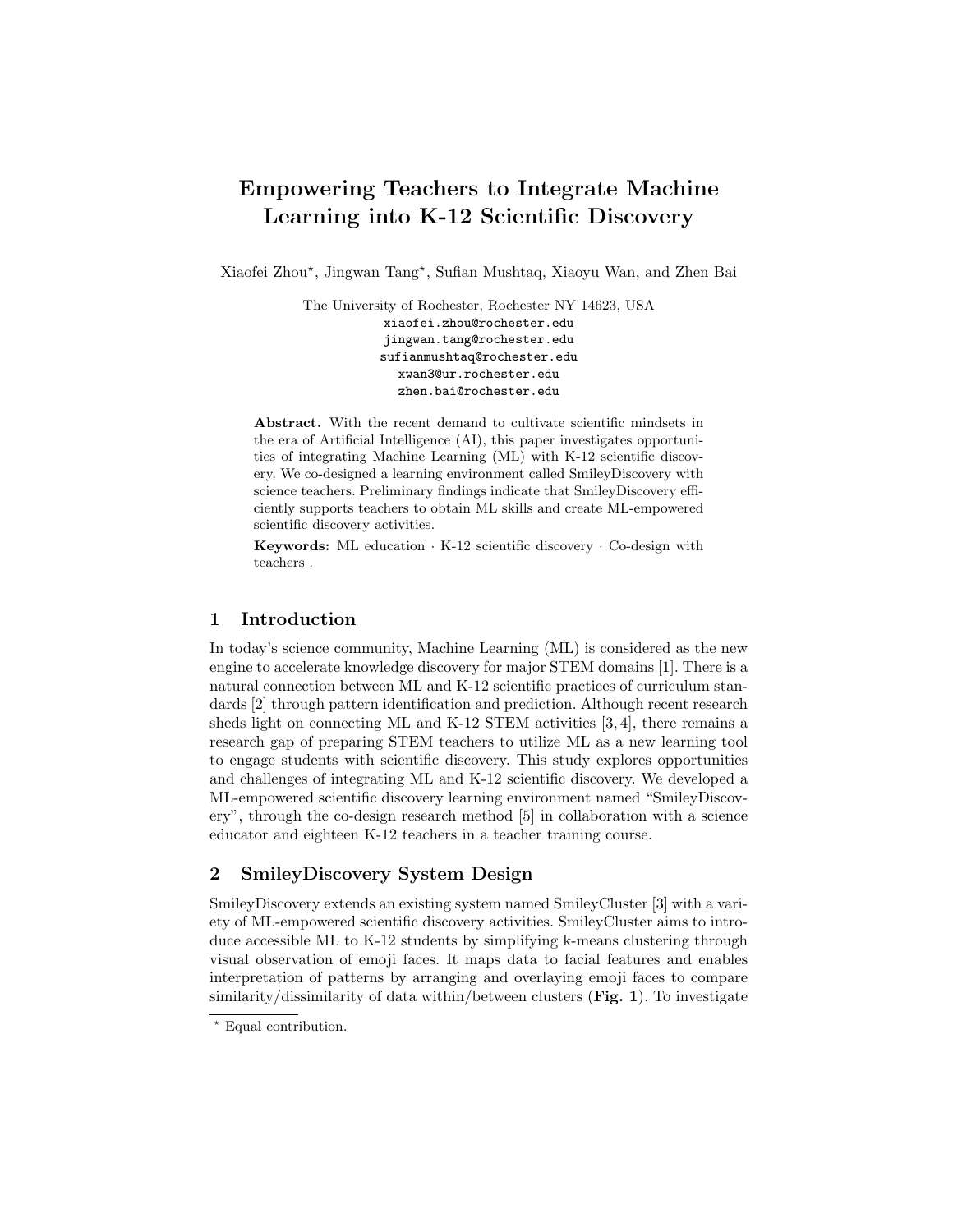meaningful learning activities aligned with curriculum standards, and specific connections between similarity-based ML and key learning processes involved in scientific discovery in K-12 classrooms, we conducted a two-phase co-design study.

Phase 1 To explore initial ML-empowered learning activities, we collaborated with a science educator with extensive research and teaching experience of K-12 science education. We developed three scientific discovery activities in Smiley-Discovery. The topics include dynamic ecosystems, wine chemistry and breast cancer diagnosis with corresponding datasets [6–8]. SmileyDiscovery connects kmeans clustering components with key scientific discovery components suggested by the How Science Works framework [9], such as linking pairwise comparison to exploration and interpreting patterns to testing hypotheses.



mechanism between dataset features and facial fea

shared/differentiating features of/between clust Fig. 1. Highlights from SmileyDiscovery (Dynamic Ecosystems learning activity).

Phase 2 To gather feedback and develop a generalized instructional design for ML-empowered scientific discovery activities, we conducted a co-design workshop with 18 STEM teachers (3 elementary, 7 middle and 8 high school teachers) in a remote K-12 teacher training course provided by the Warner School of Education at the University of Rochester. We assigned participants to four groups based on their grade levels and conducted this study in two sessions, one week apart. In session 1, the teachers were introduced to SmileyDiscovery, and asked to complete one of the three pre-designed SmileyDiscovery activities individually, with a focus group interview at the end. In session 2, teachers worked in groups to collaboratively design a learning activity with a teaching topic of their own by customizing SmileyDiscovery features, and discussed system limitations and potential improvements to better facilitate learning and teaching.

## 3 Preliminary Findings

The pre- and post-study of learning gains show that SmileyDiscovery helps teachers obtain essential k-means clustering concepts and methods. In addition, during the co-design workshop, all four groups of teachers successfully designed MLempowered scientific discovery activities in different STEM contexts that reflect the main scientific inquiry processes of the 5E model of scientific instruction - engage, explore, explain, elaborate and evaluate [10]. We are currently conducting an in-depth analysis of the learning activities designed by each teacher group, and feedback about limitations and potential improvements for SmileyDiscovery. These findings will inform the next iteration of SmileyDiscovery, and future evaluation for authentic ML-empowered learning in K-12 STEM classrooms.

<sup>2</sup> X. Zhou et al.